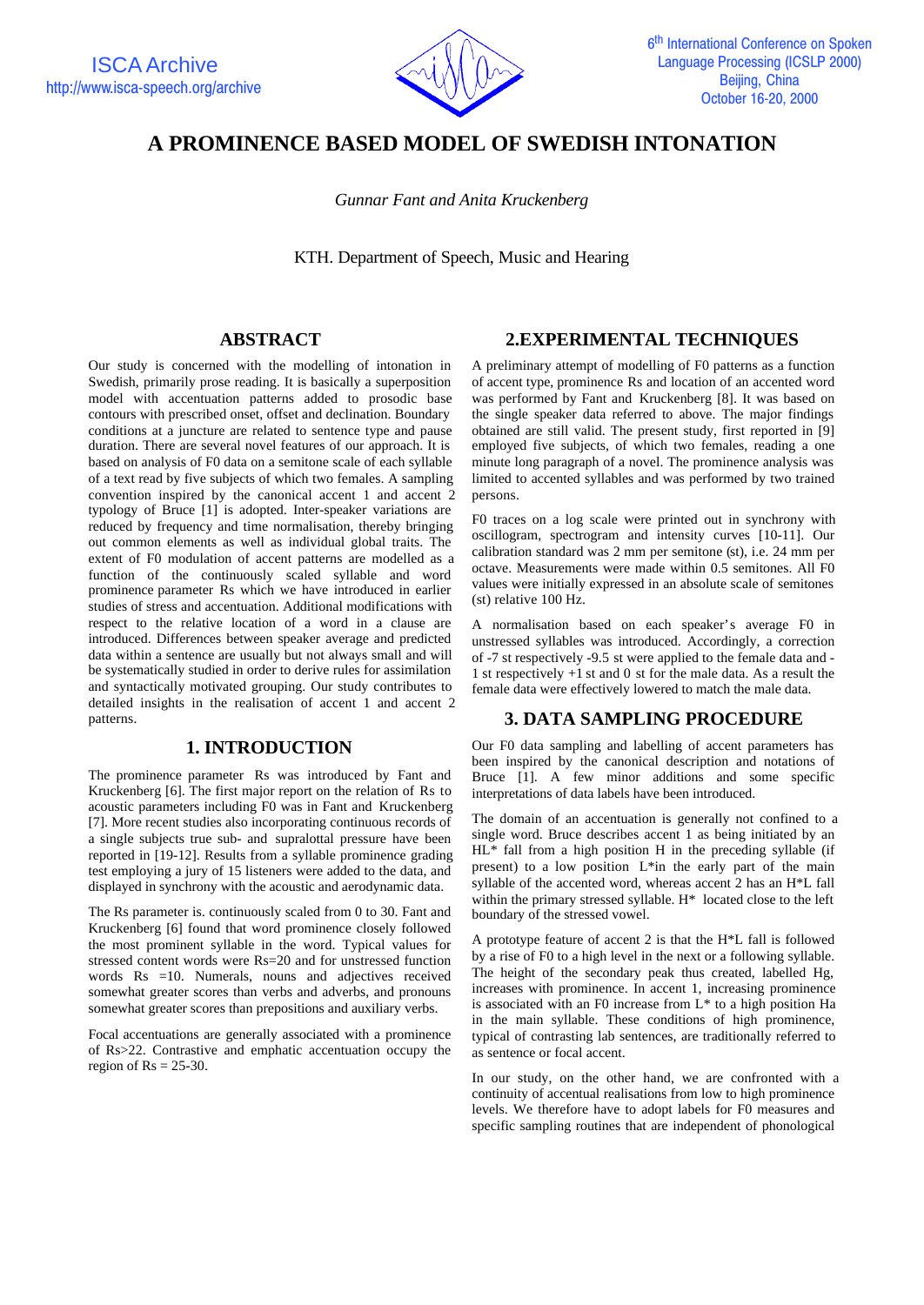classification. Accordingly we have labelled the core parts of accent 1 as HL\*Ha and of accent 2 as H\*LHg. One of our findings, to be seen in figure 4, is that Ha and Hg, potentially carrying "sentence accent", display an approximately equal rate of increase or decrease with prominence which suggests that they reflect one and the same underlying physiological mechanism. Unaccented syllables are denoted Lu.

Our present routine is confined to the sampling at two positions within the major syllable of an accented word, L\* and Ha for accent 1 and H\* and L for accent 2. All other syllables, i. e. those denoted H, Hg or Lu are given one sample point only. Thus the word "margarinlåda" would be denoted: Lu Lu H\* L Hg Lu.





Figure 1: Five subjects, mean and standard deviation.

Lu measurements are referred to the middle of the vowel. In a weak accent 1 syllable the F0 contour may show a continuing fall instead of an L\* Ha rise. As a consequence, our routines in these instances of sampling L\* at the beginning and Ha at the end of the vowel produces a negative (Ha-L\*). At higher degrees of prominence Ha refers to the peak of an F0 maximum in the middle of the vowel or the voiced part of the syllable.

### **4. F0 DATA DISPLAY**

In order to visualise a connected F0 contour from the sampled data of a sentence we performed a smoothed continuous record of successive sample points based on Excel routines. The result is a time and frequency normalised intonation contour in which unvoiced portions are overbridged. The time scale is substituted by a sequence of data slots and the frequency scale is in semitones relative 100 Hz. Individual variations in timing and tempo are thus excluded and the data for any speaker is corrected for his or her deviation from the male average F0.

This system has obvious advantages for studies of the intonation of several subjects, and it provides efficient means of calculating average contours and individual variations.

Figure 1 shows three graphs from the analysis of prose reading. First a short sentence: "Ingrid fick brev från Arne", *Ingrid received a letter from Arne,* followed by the first part of the next sentence: "Han hade legat och skrivit de i en stor sal", *He had been lying writing it in a big hall*, and finally the clause: "vars fönster vette mot Klarälven", *with windows overlooking Klarälven.*

The three curves in each graph represent the mean of the five subjects, three males and two females, and the mean plus and minus one standard deviation of inter-subject variation. The consistency is apparent, especially in the first declarative sentence, where the standard deviation does not exceed 2 semitones.

#### **5. MODELLING AND PREDICTION**

Our present stage of modelling has been limited to the following constituents.

(1) An F0 baseline of prescribed initial rise, declination and final fall is selected. We have used two alternatives: One for the initial clause of a new sentence and one for following clauses, typically a sentence final clause which ends with a relative large pause.. The latter has a steeper final fall than the intial clause., see Figure 2. In a declarative sentence the extent of the total F0 fall is approximately independent of the length. Thus our standard base curves pertain to relative positions.



**Figure 2:**The two base curves for Lu slots.

We have found that clause initial and final F0 and the F0 reset at a juncture are significantly correlated to pause duration [9].

(2) The expected degree of word and syllable prominence can be predicted from word class. In the present study predictions are based on the assessed Rs data of the spoken material.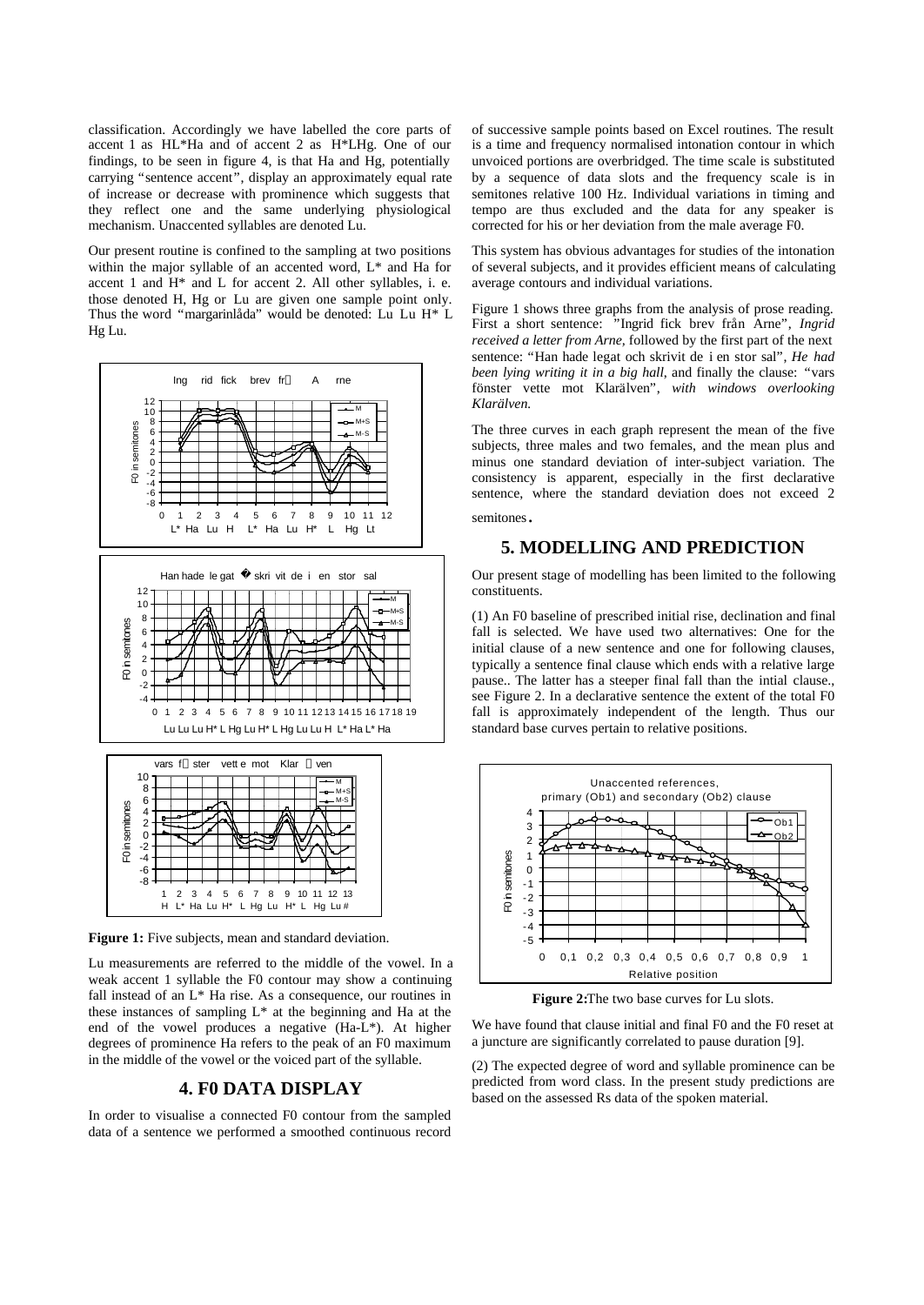(3) A transcript of the text in terms of a sequence of accentuation and stress labels is made, and corresponding prominence values Rs are noted. Observe that all F0 slots within an accentuation domain share the same Rs, i.e. H attains the same Rs as L\* and Ha, and Hg attains the same Rs as H\* and L.

(4) The absolute position of a parameter slot is temporally translated to a relative position on the normalised 0 to 1 scale.

(5) F0 values are now predicted on the basis of the relative positions of accentuations and their prominences Rs. This is the central core of the prediction scheme. It is based on a detailed statistical survey of parameter values from the analyzed data. Non-linear regression equations have been derived in two steps, relating parameter values to Rs followed by a correction for position. This operation is performed separately for primary and secondary clauses. Syllables not belonging to an accent domain are given the Lu values of the particular base curve.



**Figure 3:** Measured and predicted F0 contours

H L\* Ha Lu H\* L Hg Lu H\* L Hg Lu

(6) The results of the prediction are now displayed on the original scale of successive slots as a sequence of smoothly

connected data points. In the same graph, see Figure 3, we have included the corresponding mean value contour of the 5 subjects.

(7) Observed differences between this first stage of prediction and measured values are analysed in order to be understood and corrected for in a more complete model.

#### **6. DISCUSSION**

#### **6.1 F0 analysis and synthesis**.

An overall impression from the total corpus of the five subjects text reading divided into 19 successive prosodic units, usually breath groups, is a high degree of coherence between the spoken data and predictions. Apart from some apparent shortcomings differences are of the order of 1-2 semitones only.

This first stage of modelling lacks several global features such as superimposed rising or falling intonation and syntactically motivated grouping, Gårding [13]. In the first sentence of Figure 3 we may note the lack of F0 carry over from the main syllable of the accent 1 word "Ingrid" to its second syllable and the following unstressed word "fick". However, at higher prominence levels the accent 1 F0 contour shows a peak in the main syllable followed by a minimum indicating a grouping that supports the prominence.

Our model being syllable based tends to be overdetailed in temporal fine structures. Additional rules for assimilation will be considered. On the other hand we have documented true detail patterns not considered in presently used systems [2-3]. One such is a relative early timing of the L minimum in the accent 2 H\*L fall.

#### **6.2 Comments on Swedish word accents**

Figure 4 provides an overview of accent 1 and 2 parameters as a function of Rs and the relative position within a primary clause.

At high Rs levels the local F0 modulations are dominated by Ha of the main syllable of accent 1 and by H\* and Hg of the secondary syllable of accent 2. These determine the upper bound of the intonation grid. The lowest part of the grid is set by accent 2 L points which usually is lower than L\* and Lu.

Hg and Ha potentially carry the so called sentence accent. They are of the same magnitude and have approximately the same Rs dependency. With increasing Rs Hg grows faster than the H\*. Above Rs=25 H\* saturates.

At Rs>20 the accent 1 parameter H looses its relative dominance over L\* which now is found in the early part of the rising branch up to Ha, i.e. (H-L\*) becomes negative.

An early position enhances Ha and also reduces the depth of the accent 2 parameter L. These trends occur in addition to the initial rise of the superimposed baseline. A muscular interaction is postulated.

It has been suggested by Elert [4] and by Engstrand [5] that accent 1 could be considered as phonologically unmarked. In focal accentuation both posses sentence accent, but it is only